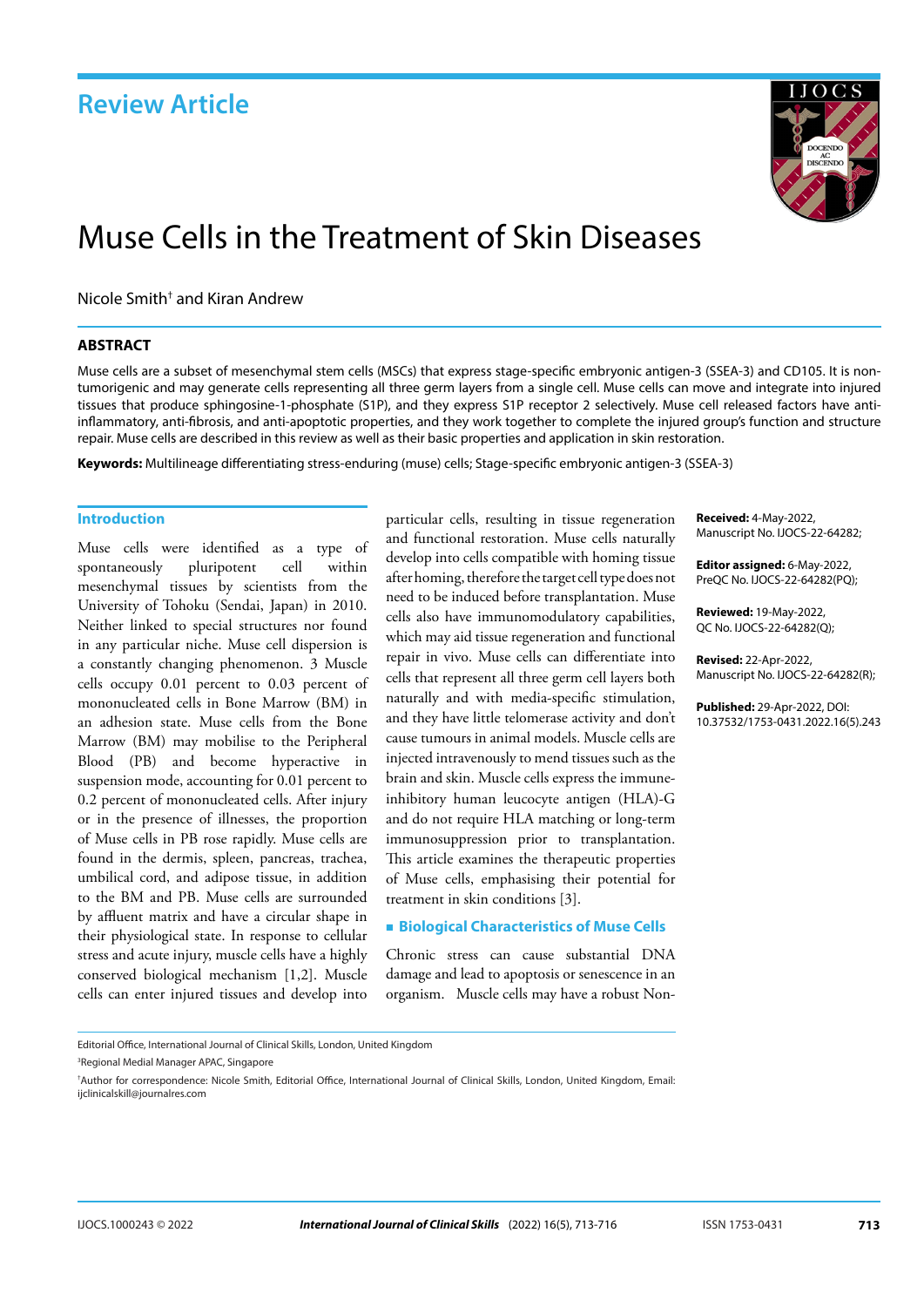Homologous End Joining (NHEJ) pathway that allows them to withstand genotoxic stress. The Ataxia-Telangiectasia Mutated Kinase (ATM) is one of the first proteins activated following genomic damage, although its activation is turned off many hours later. Following stressors, the elevated ATM value in dispose-derived Muse cells was reported to gradually return to baseline after 48 hours [1,3]. SELONOM, SELENOBP, OXR1, GPX8, and FANCM are five proteins identified in the proteome that may play a role in Muse cell stress tolerance. After injury, DNA damage repair (DDR) was correctly initiated in Muse cells. The recruitment of DNA repair factor is aided by phosphorylated H2AX (-H2AX), and the appearance of -H2AX foci signals that damaged DNA is being repaired. Serine protease inhibitors (also known as Serpin), a protein superfamily with protease inhibitory action, are solely expressed in Muse cells, which may help to explain Muse cells' in vitro Long-Term Trypsin (LTT) endurance. The high expression of the CCNA2 gene has also been linked to increased tolerance, according to a recent study. The secretomes of Muse cells have a large number of 14-3-3 protein (also known as YWHAQ) isomers, which play a vital role in controlling the response to DNA damage following cellular injury, implying that the stress-enduring ability involves pro-survival factor secretion [4].

Muscle cells are commonly acknowledged as a multipotent cell population with no tumorigenic or ethical issues. Muse cells display pluripotent markers like NANOG, Oct3/4, Par-4, Sox2, and TRA1-60, and have the ability to differentiate into three types of cells from a single cell. Muse cells have asymmetric growth, normal karyotype, and reduced telomerase activity. 3 They have low amounts of Lin28, an RNA binding protein gene involved in cancer and pluripotency maintenance, and high levels of Let-7, which could be a protective mechanism against Lin 28 and tumorigenesis. Muse cells, which do not cause tumours when transplanted into a host organism, are thus the most promising cells in regenerative medicine. Muse cells' unique immunological privilege system is another distinguishing feature. Muse cells produce more cytokines, such as EGF, PDGF-bb, NGF-b, SCF, TNF-, bFGF, and TGF-, than non-Muse cells, and their levels are higher under hypoxic settings. In the context of inflammation, Muse cells have much greater TGF- and IL-10 mRNA levels than MSCs, according to a research team. Thus, by producing soluble cytokines, Muse cells can better respond to stress (such as hypoxia) and coordinate wound repair.

### **Acquisition of muse cells**

When tissues are damaged, damaged cells release sphingosine1-phosphate (S1P), a warning signal that recruits Muse cells that express the S1P receptor 2 to the damaged areas. Muse cells spontaneously develop into tissue-compatible cells after homing, and fresh functional cells are replenished for tissue repair. HLA-G, a nonclassical HLA allele with significant immuneinhibitory capabilities, was shown to be much more abundant in Muse cells than in non-Muse cells. As a result, Muse cells tolerate allogenic transplantation well and do not require HLA matching or long-term immunosuppression. Passaging cells may gradually reduce their pluripotency [1,3,5]. Dermis is an excellent source of Muse cells since it may be collected through a variety of surgical techniques.Muse cells must be expanded from the dermis using Poly-HEMA (poly 2-hydroxyethyl methacrylate) coated wells. Compared to other tissues in the body, AT is the most promising source because it is easy and painless to collect millions of Muse cells from 1 liter-2 litre of Adipose tissue via liposuction.

### **Application in skin damage repair**

The amount of endogenous Muse cells is a possible indicator of the body's ability to repair itself. Exogenous Muse cells can be infused intravenously if the number is insufficient for healing or if the endogenous Muse cells have low reparative activity due to underlying illnesses. Muscle cell treatment is based on this principle.

### **Approach For topic dermatitis**

MSC-mediated immune modulation could be employed to treat skin inflammatory disorders, according to a previous study. Wen et al. used LTT to obtain Muse cells from human BMderived MSCs, and subsequently injected the Muse cells into mice with atopic dermatitis. Muse cells decreased the expression of the inflammatory factors interleukin (IL)-6, IL-17, and IL-33 in both the spinal cord and the skin, according to their qPCR findings. Muse cells are a type of pluripotent stem cell that has the potential to treat dermatitis on the skin [4,5].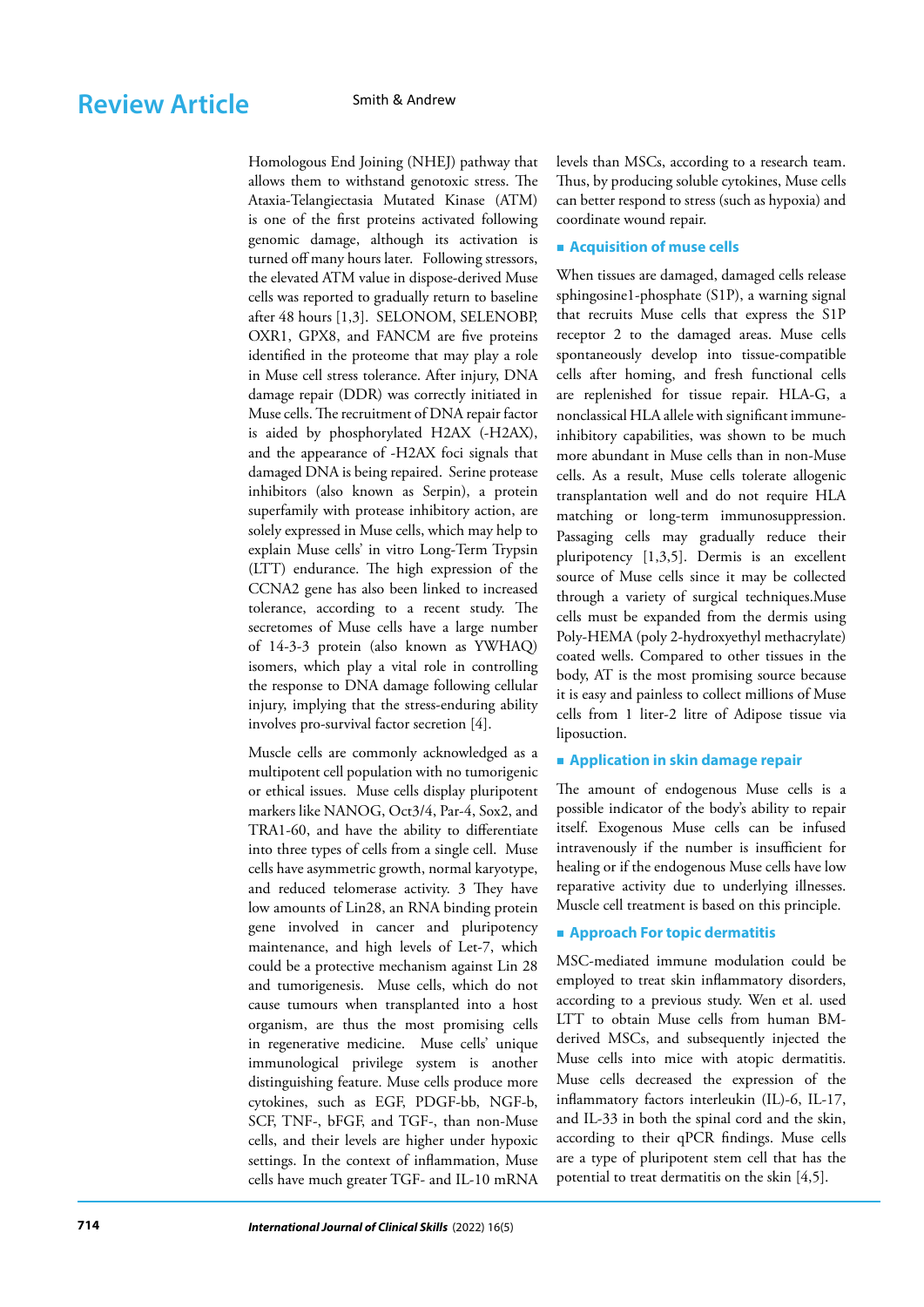### **Application for skin ulcers in mice model**

Muscle cells can migrate to the wounded area on their own and secrete growth factors such PDGF, bFGF, TGF-b, and EGF, which are needed for wound healing and inflammation during the proliferation phase. Subcutaneous injections of Muse cells and non-Muse cells were used to treat diabetic DM-SCID mice's skin wounds. The ulcers in the Muse cell treatment group heal quickly, the epidermis is thick, and the wound healing time is short, according to the findings. Muse cells are injected locally using hyaluronic acid as a carrier to avoid cell migration and achieve a more focused therapy effect. Muse cells develop into KCs, blood vessels, and FBs after homing, and assist in body rebuilding via the regenerated epidermis and dermis [4].

### **Applications in epidermolysis bullosa**

Scientists have generated type XVII collagen(Co117) knockout animals that imitate Epidermolysis Bullosa (EB). Human SSEA-3+ Muse cells were tagged and delivered intravenously into the tail vein. The injection of Muse cells expressing keratin and desmoglein-3 into the epidermis was validated by imaging. Human Muse cells injected intravenously preferentially implant in injured skin and spontaneously differentiate into keratinocytes, hair follicle cells, vascular endothelial cells, and sebaceous gland cells, according to studies.

### **Conclusion**

Muscle cells are endogenous pluripotent stem cells, hence they pose little risks in potential clinical applications. Muscle cells can withstand severe conditions and switch pluripotency expression in suspension and adhesion cultures. Muse cells can home to the wounded region after being injected intravenously and differentiate into the cells needed for tissue healing. Muscle cells have pleiotropic actions and may work together to provide long-term functional and structural repair. Muscle cells were employed in a mouse model with diabetic ulcer or with EB, and the results were excellent. Muse cells' clinical application prospects in the field of skin disease treatment are quite promising.